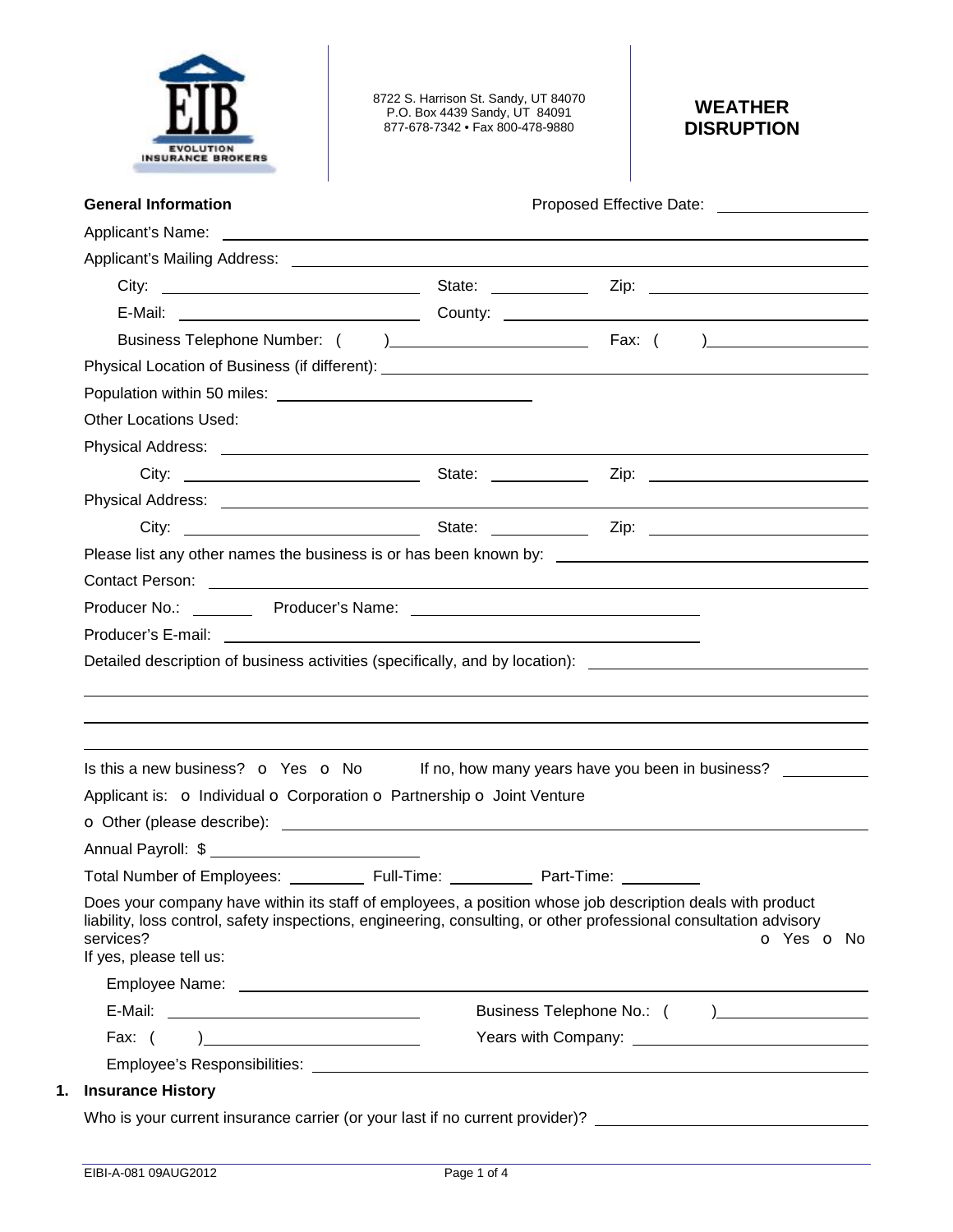Provide name(s) for all insurance companies that have provided Applicant insurance for the last three years:

|                        | Coverage:                                                                        | Coverage:                                                                                                 | Coverage:                |
|------------------------|----------------------------------------------------------------------------------|-----------------------------------------------------------------------------------------------------------|--------------------------|
| <b>Company Name</b>    |                                                                                  |                                                                                                           |                          |
| <b>Expiration Date</b> |                                                                                  |                                                                                                           |                          |
| <b>Annual Premium</b>  | \$                                                                               | \$                                                                                                        | \$                       |
|                        |                                                                                  | Has the Applicant or any predecessor or related person or entity ever had a claim?                        | <b>o</b> Yes <b>o</b> No |
|                        | Completed Claims and Loss History form attached (REQUIRED)?                      |                                                                                                           | O Yes O No               |
|                        |                                                                                  | Has the Applicant, or anyone on the Applicant's behalf, attempted to place this risk in standard markets? |                          |
|                        |                                                                                  |                                                                                                           | <b>o</b> Yes <b>o</b> No |
|                        | <u>If the extensional meadcate are sleplicing placement places available why</u> |                                                                                                           |                          |

If the standard markets are declining placement, please explain why:

#### **2. Desired Insurance**

#### **Limit of Liability:**

|         | Per Act/Aggregate     | ΟR      | Per Person/Per Act/Aggregate    |
|---------|-----------------------|---------|---------------------------------|
| O       | \$50,000/\$100,000    | $\circ$ | \$25,000/\$50,000/\$100,000     |
| O       | \$150,000/\$300,000   | $\circ$ | \$75,000/\$150,000/\$300,000    |
| $\circ$ | \$250,000/\$1,000,000 | $\circ$ | \$100,000/\$250,000/\$1,000,000 |
| $\circ$ | \$500,000/\$1,000,000 | $\circ$ | \$250,000/\$500,000/\$1,000,000 |
| Ω       | Other:                | $\circ$ | Other:                          |

### **Self-Insured Retention (SIR):** o \$1,000 (Minimum) o \$1,500 o \$2,500 o \$5,000 o \$10,000

# **3. Business Activities**

| iness activities                                                                                                             |                                        |
|------------------------------------------------------------------------------------------------------------------------------|----------------------------------------|
| 1. Person providing accounting and tax services:                                                                             |                                        |
|                                                                                                                              |                                        |
|                                                                                                                              |                                        |
| 2. Name of Event: <u>Continuum and Communication</u> and Communication and Communication and Communication and Communication |                                        |
|                                                                                                                              |                                        |
|                                                                                                                              |                                        |
| 5. Date of Event: _______________________                                                                                    | Hours of Event: _______ to ___________ |
| a. Hours of Coverage: From ______________ to _______________                                                                 |                                        |
|                                                                                                                              | Hours of Event: _______ to ___________ |
| a. Hours of Coverage: From _____________ to _______________                                                                  |                                        |
| 7. Date of Event: _______________________                                                                                    | Hours of Event: _______to ___________  |
| a. Hours of Coverage: From ______________ to _______________                                                                 |                                        |
|                                                                                                                              |                                        |
|                                                                                                                              |                                        |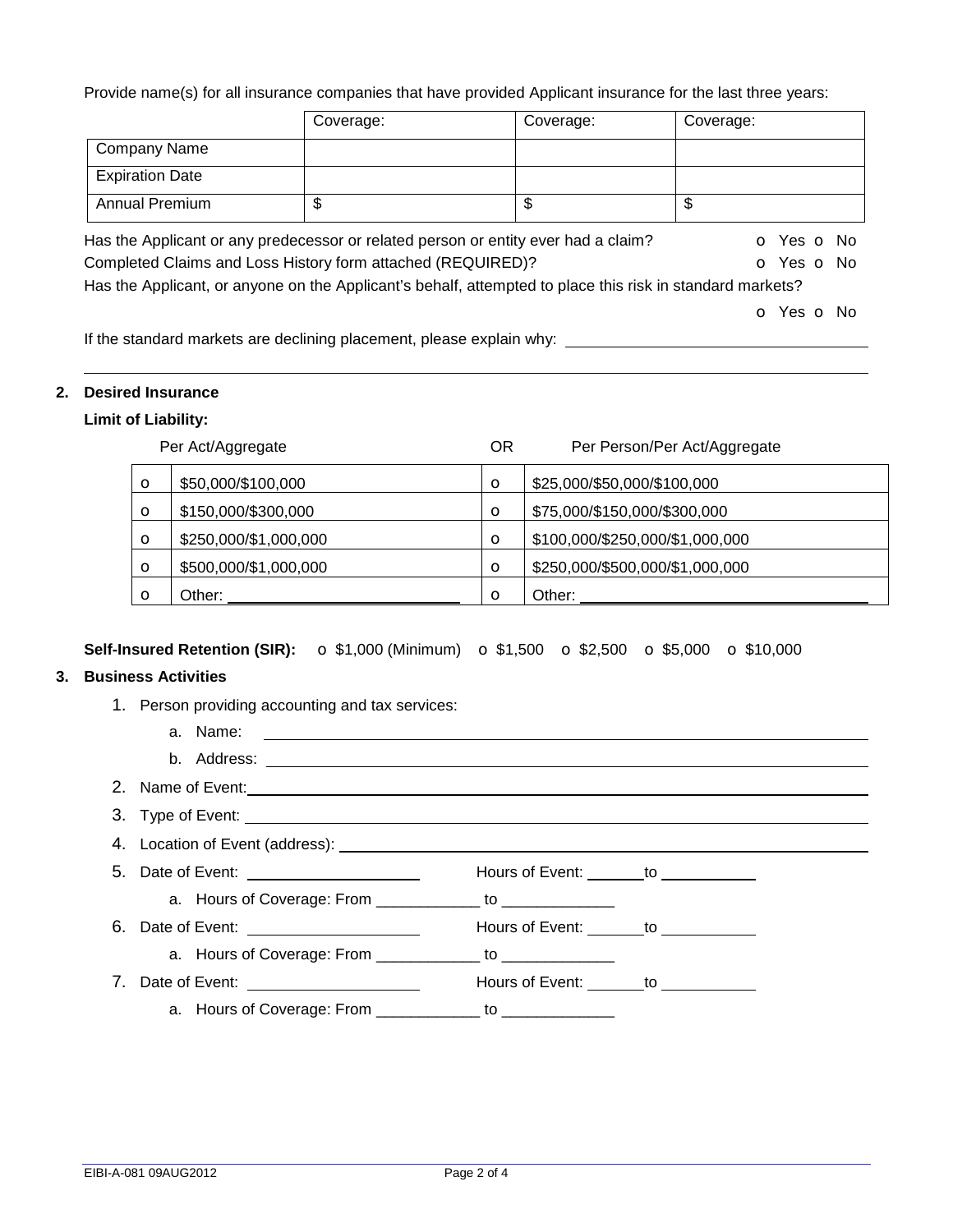8. Measurement of Weather Peril Against: (check one or more)

| Rain |                               | Snow |                 |
|------|-------------------------------|------|-----------------|
|      | 1/100" (.01) or more          |      | No Accumulation |
|      | 1/10" (.10") or more          |      | 1" or more      |
|      | $\frac{1}{4}$ " (.25) or more |      | 3" or more      |
|      | $\frac{1}{2}$ " (.50) or more |      | 5" or more      |

a. If coverage for rain is desired, please complete the following (check one).

 $\Box$  Consecutive dry hours

Nonconsecutive dry hours

"X" hours out of "Y" hours, specify: \_\_\_\_\_\_\_\_ hours out of \_\_\_\_\_ hours.

| Wind |                 | <b>Temperature</b> |                 |
|------|-----------------|--------------------|-----------------|
|      | Max. Speed      |                    | Max. Temp.      |
|      | Min. Speed      |                    | Min. Temp       |
|      | Avg. Speed      |                    | Avg. Temp       |
|      | Other, Specify: |                    | Other, Specify: |

**NOTE:** For coverage to be collectible, these conditions must occur during the requested hours of coverage.

9. If your chosen threshold is met, would your event be postponed or canceled?

|  | □ Postponed □ Cancelled |
|--|-------------------------|
|--|-------------------------|

- a. If postponed, to what date?
- b. If cancelled, would any of the paid out expenses be refunded to you? (Explain)

10. Claim settlement option: (check one)

□ Closest National Hourly Weather Station

Independent Weather Observer on Location.

(Independent Weather Observers are available on request at least 14 days prior to the event if you do not have access to a qualified Independent Weather Observer.)

#### **REPRESENTATIONS AND WARRANTIES**

The "Applicant" is the party to be named as the "Insured" in any insuring contract if issued. By signing this Application, the Applicant for insurance hereby represents and warrants that the information provided in the Application, together with all supplemental information and documents provided in conjunction with the Application, is true, correct, inclusive of all relevant and material information necessary for the Insurer to accurately and completely assess the Application, and is not misleading in any way. The Applicant further represents that the Applicant understands and agrees as follows: (i) the Insurer can and will rely upon the Application and supplemental information provided by the Applicant, and any other relevant information, to assess the Applicant's request for insurance coverage and to quote and potentially bind, price, and provide coverage; (ii) the Application and all supplemental information and documents provided in conjunction with the Application are warranties that will become a part of any coverage contract that may be issued; (iii) the submission of an Application or the payment of any premium does not obligate the Insurer to quote, bind, or provide insurance coverage; and (iv) in the event the Applicant has or does provide any false, misleading, or incomplete information in conjunction with the Application, any coverage provided will be deemed void from initial issuance.